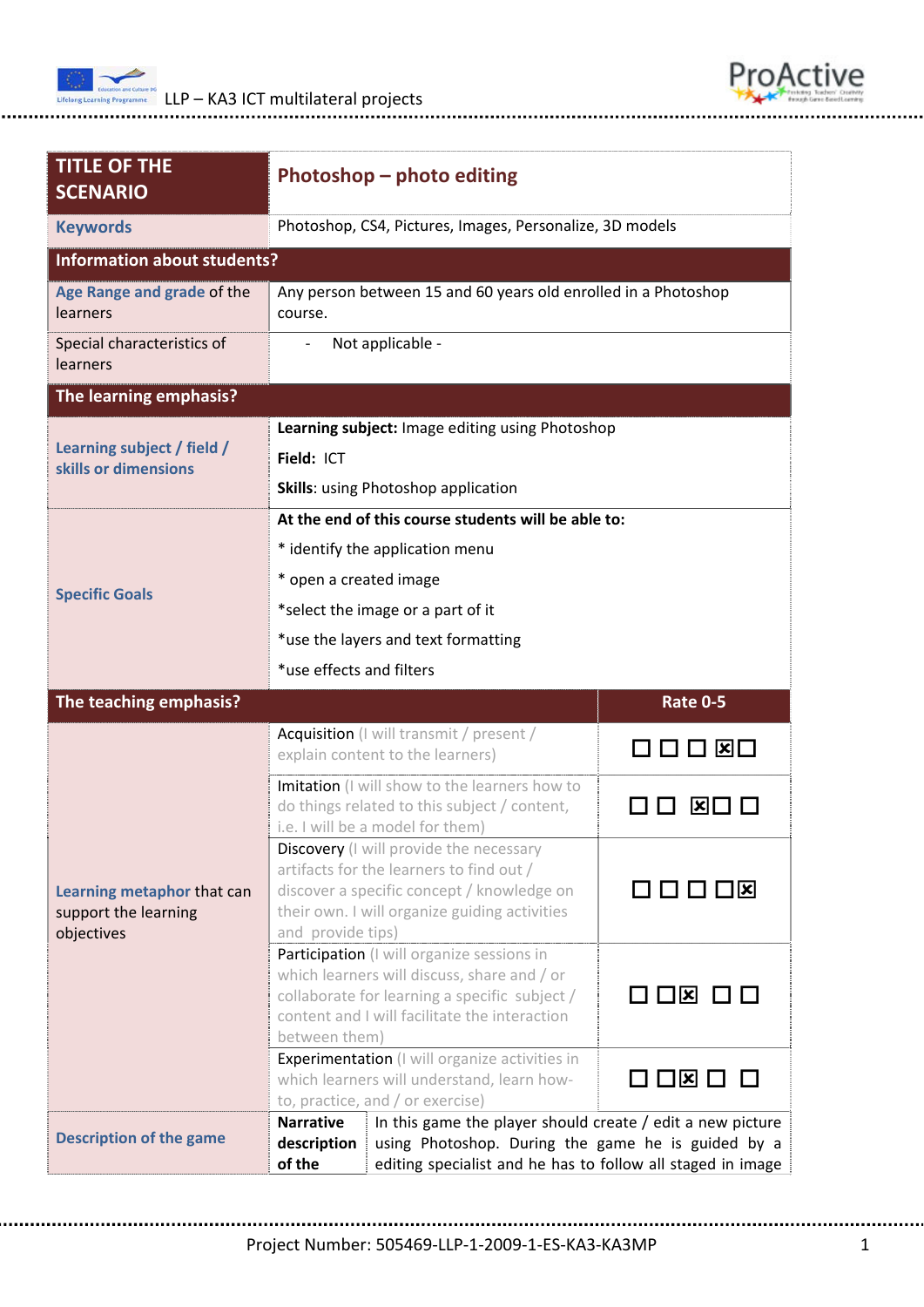

LLP – KA3 ICT multilateral projects



| LLI KAJ ICI multilateral projects |  |  |  |
|-----------------------------------|--|--|--|
|                                   |  |  |  |

|                                                                                                          |           | game plot                                                                                                                                                                      | editing.                                                                                                      |                                              |                                 |  |
|----------------------------------------------------------------------------------------------------------|-----------|--------------------------------------------------------------------------------------------------------------------------------------------------------------------------------|---------------------------------------------------------------------------------------------------------------|----------------------------------------------|---------------------------------|--|
|                                                                                                          |           |                                                                                                                                                                                | Evaluation is made during the game.                                                                           |                                              |                                 |  |
|                                                                                                          |           | <b>Goals</b>                                                                                                                                                                   | To solve the tasks indicated by the character and to pass<br>the test.                                        |                                              |                                 |  |
|                                                                                                          |           | <b>Characters</b>                                                                                                                                                              | Photoshop specialist (1)                                                                                      |                                              |                                 |  |
|                                                                                                          |           | <b>Scenes</b>                                                                                                                                                                  | Afferent scenes for each menu and button.                                                                     |                                              |                                 |  |
|                                                                                                          |           |                                                                                                                                                                                |                                                                                                               | <b>Learning</b><br>settings                  | <b>Estimated</b><br><b>Time</b> |  |
|                                                                                                          |           | Before the game:                                                                                                                                                               |                                                                                                               |                                              |                                 |  |
|                                                                                                          |           | Revision of the theory related to the subject.<br>Examples using Photoshop.                                                                                                    |                                                                                                               | In the<br>classroom                          |                                 |  |
|                                                                                                          |           | Game rules presentation                                                                                                                                                        |                                                                                                               |                                              |                                 |  |
| <b>Narrative Description of</b><br>learning activities - step by<br>step organization and<br>structuring |           | During the game:<br>The game is played by each player                                                                                                                          |                                                                                                               | In the<br>classroom<br>/ Online /<br>At home |                                 |  |
|                                                                                                          |           | After the game:                                                                                                                                                                |                                                                                                               |                                              |                                 |  |
|                                                                                                          |           | All the reports are consulted by the trainer,<br>and the results are discussed.                                                                                                |                                                                                                               | In the<br>classroom                          |                                 |  |
|                                                                                                          |           | Edit a picture                                                                                                                                                                 |                                                                                                               |                                              |                                 |  |
|                                                                                                          |           |                                                                                                                                                                                |                                                                                                               |                                              |                                 |  |
| How will I evaluate students?                                                                            |           |                                                                                                                                                                                |                                                                                                               |                                              |                                 |  |
| <b>Evaluation approach</b>                                                                               |           | ➤<br>➤<br>➤                                                                                                                                                                    | Assessments reports produced by the platform<br>Monitoring during the game<br>A picture edited by the student |                                              |                                 |  |
|                                                                                                          |           |                                                                                                                                                                                | What will learners need in order to achieve learning objectives?                                              |                                              |                                 |  |
| <b>Prerequisite</b>                                                                                      |           | Mid level knowledge in using computer<br>English - basic level<br>➤<br><b>Practical skills</b>                                                                                 |                                                                                                               |                                              |                                 |  |
| <b>Settings and materials</b>                                                                            |           | A lab with blackboard and computers for each student<br>➤<br>"First step with Photoshop" game<br>➤                                                                             |                                                                                                               |                                              |                                 |  |
| What is needed to implement the scenario?                                                                |           |                                                                                                                                                                                |                                                                                                               |                                              |                                 |  |
| <b>Applications</b><br>involved                                                                          | Mandatory | <e-adventure><br/>➤<br/>Email account (for evaluation)<br/>➤<br/>Moodle account for online access to the game<br/>➤<br/>➤<br/>Java<br/>Adobe Photoshop CS4<br/>⋗</e-adventure> |                                                                                                               |                                              |                                 |  |
|                                                                                                          | Optional  |                                                                                                                                                                                |                                                                                                               |                                              |                                 |  |
| <b>Infrastructure</b>                                                                                    | Mandatory | Internet connection<br>➤<br>A computer per learner<br>➤                                                                                                                        |                                                                                                               |                                              |                                 |  |